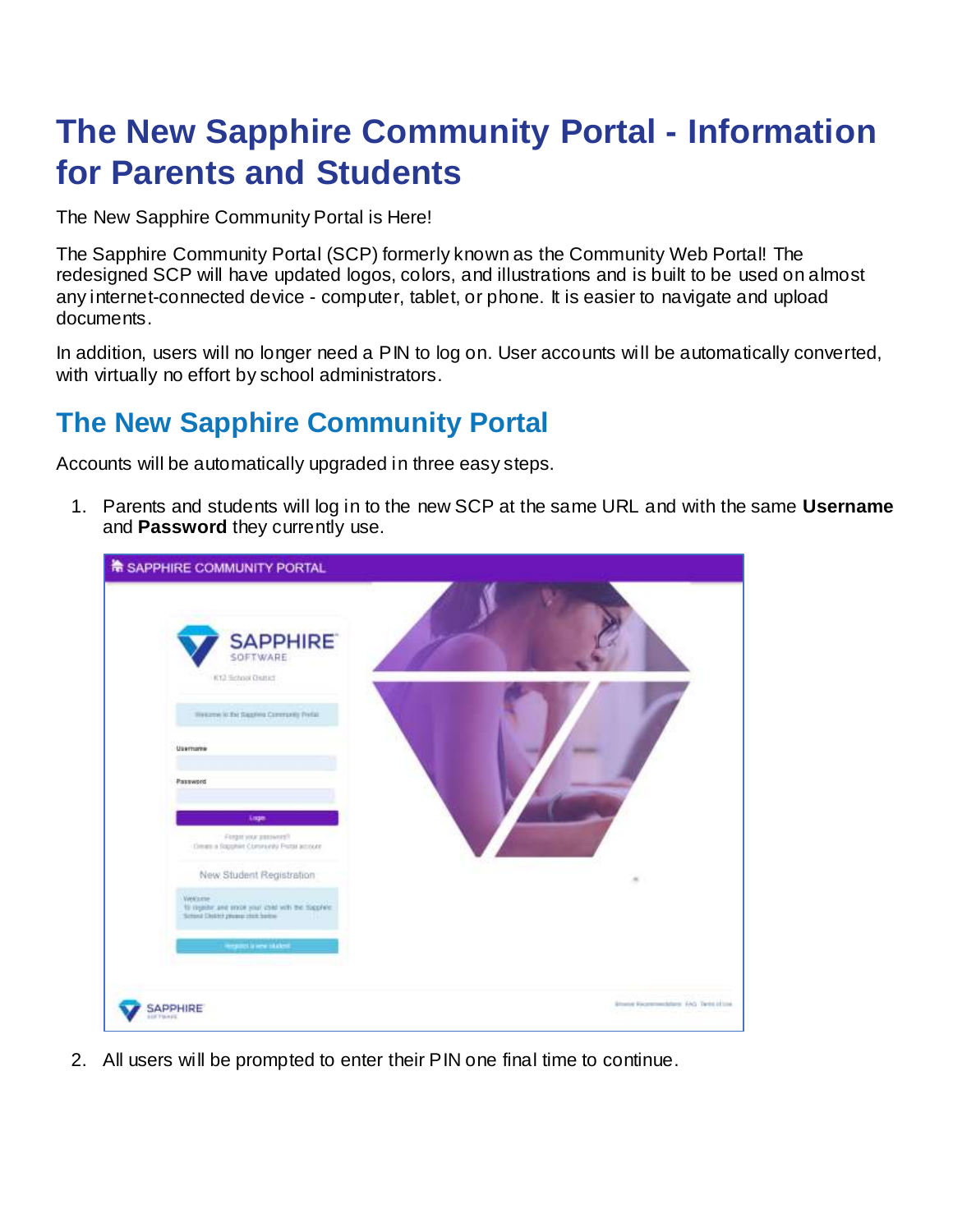| <b>THE SAPPHIRE COMMUNITY PORTAL</b>                                                                         |                                       |
|--------------------------------------------------------------------------------------------------------------|---------------------------------------|
| <b>SAPPHIRE</b><br>K12 School Delniz<br>Please sinks your PW to control.<br>PW<br>CHRIST<br><b>COD DADIC</b> |                                       |
| SAPPHIRE                                                                                                     | boyer however spinst. AND Term of the |

3. Parents will be prompted to change their **Password** and may be prompted to change their **Username**. Students will continue to use the same **Password** and **Username**. All users must click or tap **Complete** to continue.

| Lorene Dubinsky V                                                          | <b>No SAPPHIRE COMMUNITY PORTAL</b> | * Hume<br>Account v |
|----------------------------------------------------------------------------|-------------------------------------|---------------------|
| Sapphire Portal 2.0 Account Upgrade                                        |                                     |                     |
| Complete the following entres to trialize your account appraist.           |                                     |                     |
| Click complete to finish the upgrade.<br><b>Lisemane</b><br>zubinikyicrene |                                     |                     |
|                                                                            |                                     | Corrent             |

The **Upgrade Complete** screen displays and users are redirected to the new SCP home screen.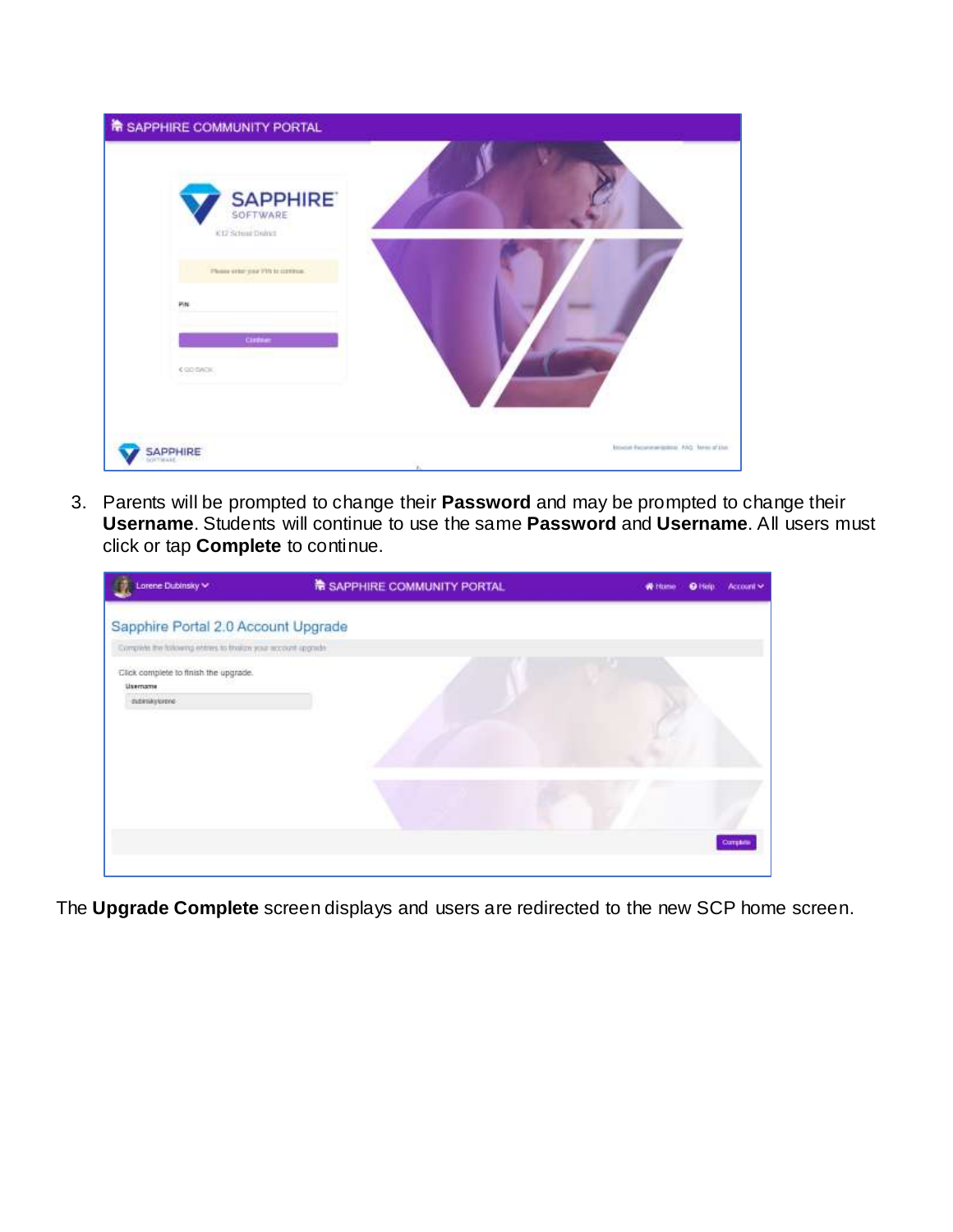

# **FAQs for Parents and Students**

### **How will accounts be converted?**

When the new Sapphire Community Portal is released, parents and students will log in once with the same username, password, and PIN they used previously.

- Parents will have the option to change their username, and will be required to change it if there is a conflict with another account. Students will not be able to change their username.
- Parents must change their password. Students will only have to change their password if there is a conflict with another account.

## **What if one student has multiple accounts?**

When a student's account is converted, any other student accounts that exist for the same student are deactivated, leaving only one account attached to that individual student. For example, if a student has two accounts because they applied for a new account when they forgot their password, once one account is converted to a PIN-less account, it will be the only active account for that student.

## **When will a student be required to change their password?**

Student accounts will not be prompted to change their password in most cases. Students will only be prompted to change their password if there is a potential conflict with an existing account.